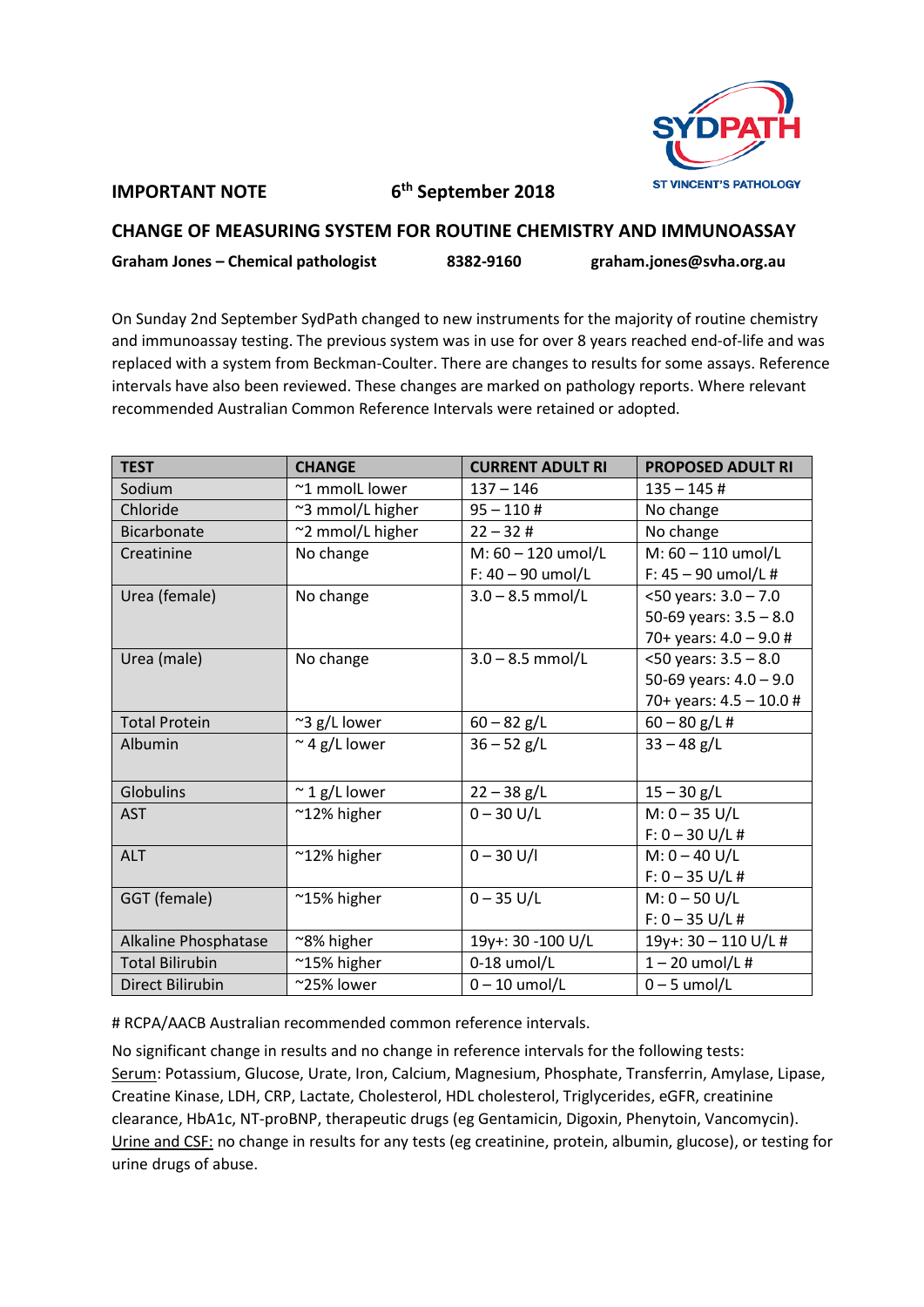## **IMMUNOASSAY**

| <b>TEST</b>                                 | <b>CHANGE</b>              | <b>CURRENT ADULT RI</b>                                                                                            | <b>NEW ADULT RI</b>                                                                                              |
|---------------------------------------------|----------------------------|--------------------------------------------------------------------------------------------------------------------|------------------------------------------------------------------------------------------------------------------|
| <b>TSH</b>                                  | $^{\sim}$ 12% lower        | $0.4 - 4.2$ mIU/L                                                                                                  | $0.4 - 4.8$ mIU/L                                                                                                |
| Free T4                                     | ~4 pmol/L lower            | $11 - 22$ pmol/L                                                                                                   | $8.0 - 16.0$ pmol/L                                                                                              |
| Free T3                                     | Minor changes              | $3.0 - 6.2$ pmol/L                                                                                                 | $4.0 - 6.0$ pmol/L                                                                                               |
| Ferritin                                    | $\approx$ 30 % lower       | M: $30 - 400$ ug/L<br>F<55y: $15 - 150$ ug/L                                                                       | M: $30 - 400$ ug/L<br>$F<55:15-150$ ug/L                                                                         |
| Vitamin B12 (pmol/L)<br>(active B12 if<200) | $\sim$ 25% lower           | F>55y: 30-400 ug/L<br>Deficient: <120<br>Indeterm'ate: 120-180<br>Replete: >180 pmol/L                             | F>=55y: $30 - 300$ ug/L<br>Deficient: <90<br>Indeterm'ate: 90-140<br>Replete: >140 pmol/L                        |
| Folate - Serum                              | $^{\sim}10\%$ higher       | >8.8 nmol/L                                                                                                        | $>10$ nmol/L                                                                                                     |
| Folate - Red Cell                           | $\approx$ 600 nmol/L lower | >1400 nmol/L                                                                                                       | >800 nmol/L                                                                                                      |
| Insulin                                     | $\sim$ 20% lower           | $2 - 15$ mIU/L                                                                                                     | $0 - 15$ mIU/L                                                                                                   |
| Prolactin (mU/L)                            | $\approx$ 30% Lower        | $M: 50 - 350$<br>$F: 50 - 500$                                                                                     | $M: 50 - 300$ mU/L<br>F<55: $50 - 500$ mU/L<br>$F55+: 50 - 300$ mU/L                                             |
| hCG                                         | $\approx$ 25% higher       | $<$ 10 U/L                                                                                                         | F<40 & M: 0 - 5 IU/L<br>$F > = 40: 0 - 10 U/L$                                                                   |
| 4 g/L lower33 - 48 g/L                      | Similar values             | Follicular: 50 - 800<br>Mid-cycle: 150 - 1500<br>Luteal: 150 - 1000<br>Postmenop: 0 - 100<br>$M: 0 - 150$          | Follicular: 50 - 420<br>Mid-cycle: 120 - 2000<br>Luteal: 130 - 1000<br>Postmenop: 0 - 100<br>$M: 0 - 150$        |
| Progesterone (nmol/L)                       | Similar values             | Mid-follicular: <3.0<br>Mid-luteal: >20<br>Postmenopausal: < 0.6<br>M: < 0.6                                       | Mid-follicular: 0 - 5.0<br>Mid-luteal: >15<br>Postmenop: 0 - 2.5<br>$M: 0 - 6.5$                                 |
| LH $(IU/L)$                                 | $^{\sim}$ 15% lower        | Follicular: $2.4 - 13$<br>Mid-cycle: 14 - 97<br>Luteal phase: $1 - 12$<br>Postmenop: 7.7 - 60<br>$M: 1.7 - 8.6$    | Follicular: 2 - 12<br>Mid-cycle: 15 - 100<br>Mid-luteal: $1 - 13$<br>Postmenop: 7.0 - 60<br>$M: 1.0 - 9.0$       |
| FSH (IU/L)                                  | $^{\sim}10\%$ higher       | Follicular: $3.5 - 13$<br>Mid-cycle: 4.7 - 22<br>Luteal phase: $1.7 - 7.7$<br>Postmenop: 25 - 140<br>$M: 1.5 - 13$ | Follicular: 4.0 - 9.0<br>Mid-cycle: 4.0 - 23<br>Mid-luteal: $1.5 - 5.0$<br>Postmenop: 17 - 115<br>$M: 1.0 - 9.0$ |
| SHBG (nmol/L)                               | $\approx$ 25% lower        | M 15-49y: 15 - 50<br>$M$ 50+: 20 - 90<br>$F: 20 - 110$                                                             | $M: 15-49y: 12-50$<br>M 50+: 15 - 80<br>$F: 15 - 130$                                                            |
| Testosterone (nmol/L)                       | Concentration<br>dependent | M 18-49: 10 - 32<br>$M$ 50+: 8 - 32<br>$F: 0 - 1.8$                                                                | $M$ 18 - 40: 8 - 25<br>$M$ 40+: 6 - 22<br>$F: 0 - 2.0$                                                           |
| Free Testosterone<br>(calculated, pmol/L)   | ~20% higher                | F 18-50y: $0 - 24$<br>$F 50 + : 0 - 17$<br>M 18-50y: 200 - 700<br>M 50+: 150 - 400                                 | $F$ 18-50y: 0 - 30<br>$F 50 + : 0 - 22$<br>M 18-50y: 200 - 600<br>M50+: 150 - 500                                |
| Free Androgen Index                         | ~25% higher                | $0 - 4.0$                                                                                                          | $0 - 5.0$                                                                                                        |
| Troponin I                                  | Change from Trop'n T       |                                                                                                                    | $F: 0 - 10$ ng/L<br>$M: 0 - 20$ ng/L                                                                             |
| PTH                                         | $~\sim$ 10% higher         | $1.5 - 7.0$ pmol/L                                                                                                 | $2.0 - 9.0$ pmol/L                                                                                               |